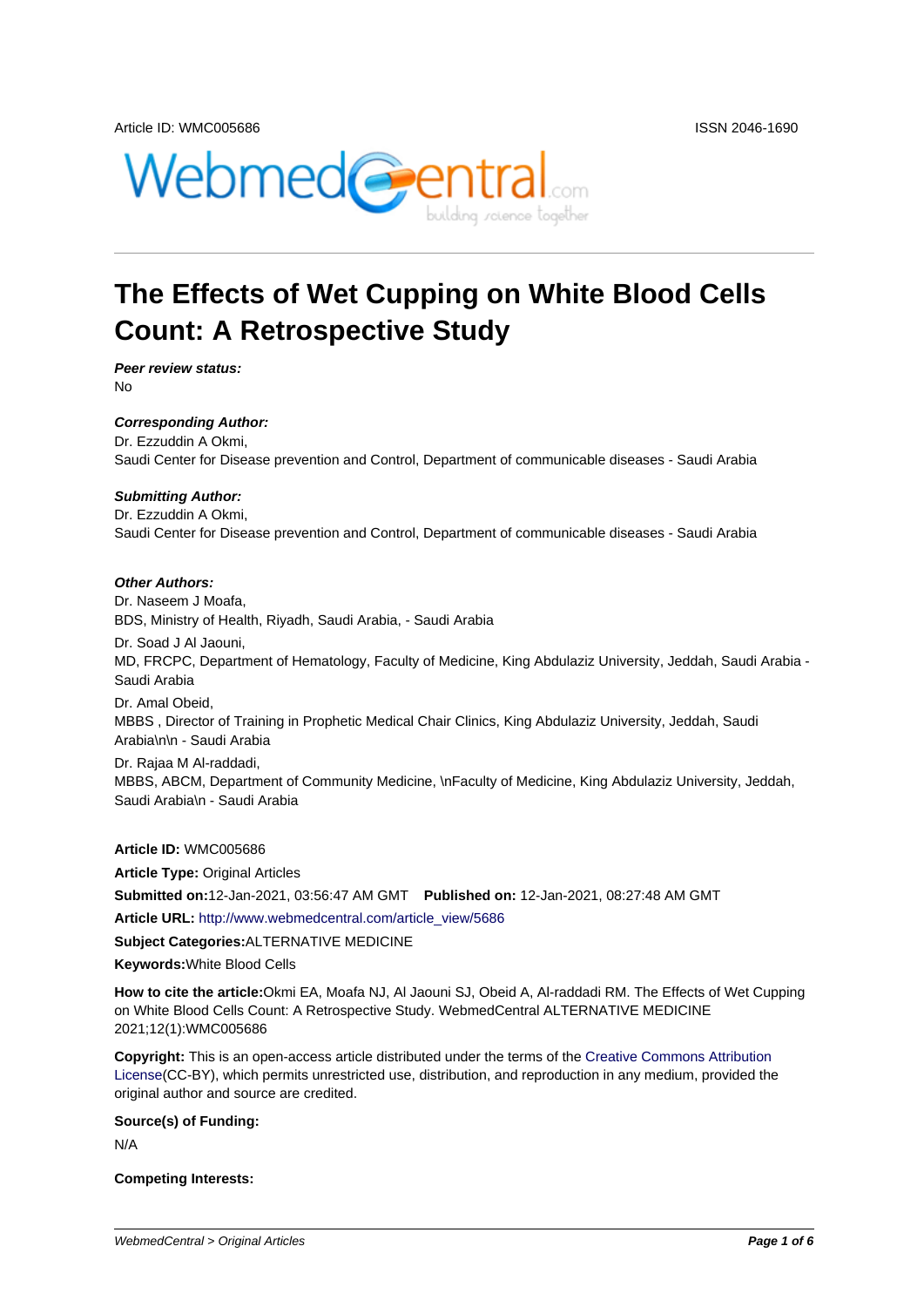N/A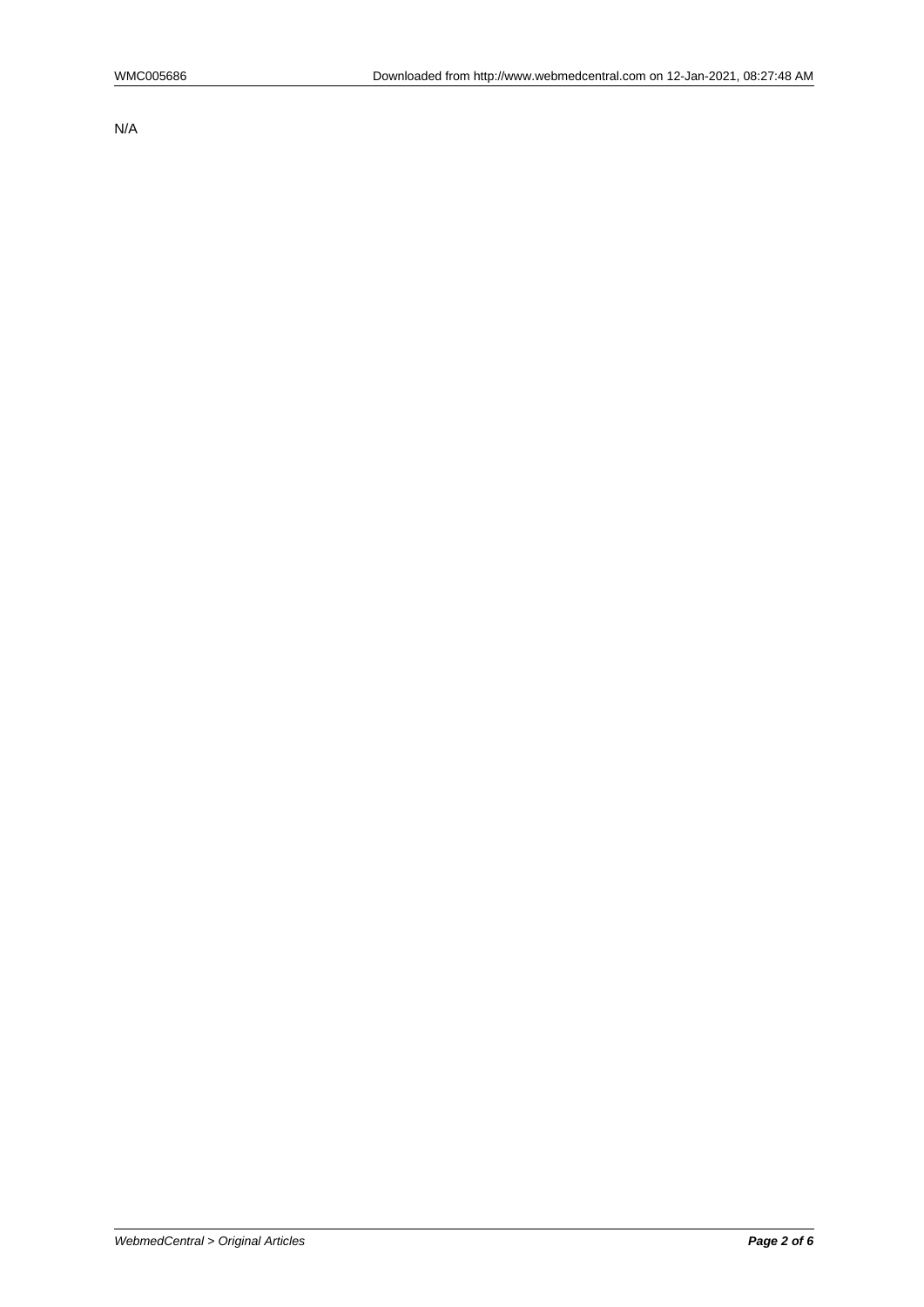# **The Effects of Wet Cupping on White Blood Cells Count: A Retrospective Study**

**Author(s):** Okmi EA, Moafa NJ, Al Jaouni SJ, Obeid A, Al-raddadi RM

# Introduction

#### **Background:**

Wet cupping is the process of using a vacuum at different points on the body but with incisions in order to remove 'harmful' blood, which lies just beneath the surface of the skin. Cupping can be used on the neck, shoulders, back, sacral area, hip, abdomen, thigh, upper arms, $\hat{A}$  and calves 1.

Although there is reason to believe the practice dates from as early as 3000 B.C., the earliest record of cupping is in Ebers Papyrus, one of the oldest medical textbooks in the world. It describes in 1,550 B.C. Egyptians used cupping. Archaeologists have found evidence in China of cupping dating back to 1,000 B.C. In ancient Greece, Hippocrates (c. 400 B.C.) used cupping for internal disease and structural problems. This method in multiple forms spread into medicine in Asian and European civilizations2.

It is known in the Arabic language as hijama. For Muslims, it has special importance because it was recommended by the Prophet Mohammed (peace be upon him) on many occasions. For example, he said, "Indeed the best of remedies you have is hijama (cupping)". 3

Cupping Therapy can be divided into two broad categories: Dry Cupping and Wet Cupping. Dry Cupping Therapy tends to be practiced more commonly in the Far-East whereas Wet Cupping is favored in the Middle East and Eastern Europe. Â 4

Dry massage cupping is similar to dry cupping, but olive oil is applied to the skin (before applying the cups) in order to allow easy movement of the cups. 70% of diseases, pains, and ailments are due to the blood being unable to reach certain parts of the body. Dry cupping and dry massaging cupping allow the blood to reach these places. 5

Wet cupping therapy (WCT) is a simple and economical treatment that still needs scientific interpretation. It treated diseases effectively with different etiologies and pathogeneses, e.g., rheumatoid arthritis (RA), hypertension, migraine, carpal tunnel syndrome (CTS), fibromyalgia, cellulitis, and others. 6

White blood cells (WBC) are a heterogeneous group of nucleated cells that can be found in circulation for at least a period of their life. Their normal concentration in the blood varies between 4000 and 10,000 per microliter. They play a most important role in phagocytosis and immunity and, therefore, in defense against infection. Leukocytes can be evaluated through several techniques of varying complexity and sophistication. Both quantitative and qualitative properties can be assessed in the laboratory. The simplest test is the WBC count and differential. 7

The mechanism of action of wet cupping therapy is not fully known despite its common use; wet cupping therapy might act through a lot of different mechanisms. We hypothesize that one of the mechanisms of action of wet cupping may be through the effect on differential white blood cell count and through it is immunomodulatory effect as it was reported in some studies about combined therapy in RA8Â and cellulitis.9

There is a volume of anecdotal literature present; however, few scientific trials have investigated the effect of Cupping at various levels to the health.

Few studies have investigated the effect of wet cupping on White Blood Cells. The most relevant one is a study conducted in Iraq in 2014 by Al-Kazazz et al., who performed wet cupping on 10 healthy men between 23 and 58 years old. They measure total WBC and differential before the procedure and 2 weeks after it, including Total WBC and differential. $\hat{A}$ The mean of Total WBC was $\hat{A}$   $\hat{A}$  6430.00  $\hat{A}$  $\pm$ 1597.2924, and after cupping, it was  $7801.000\text{\AA}\pm$ 2155.1099. The P value was 0.002, which was a statistically significant difference. 10

Another study conducted in Iran in 2009 by Mahdavi et al., who performed wet cupping on 56 healthy men between 20 and 40 years old. They did many blood tests before the procedure and 2 weeks after it, including Total WBC and differential. They reported a statistically insignificant decline in Total WBC count and differential after 2 weeks except for neutrophils, which showed a slight increase with mean of 62.67 % before wet cupping and 64.16% after it despite that increase of neutrophils was not statically significant with P value  $=0.509.2$ 

A study by Ahmed and colleagues was carried out in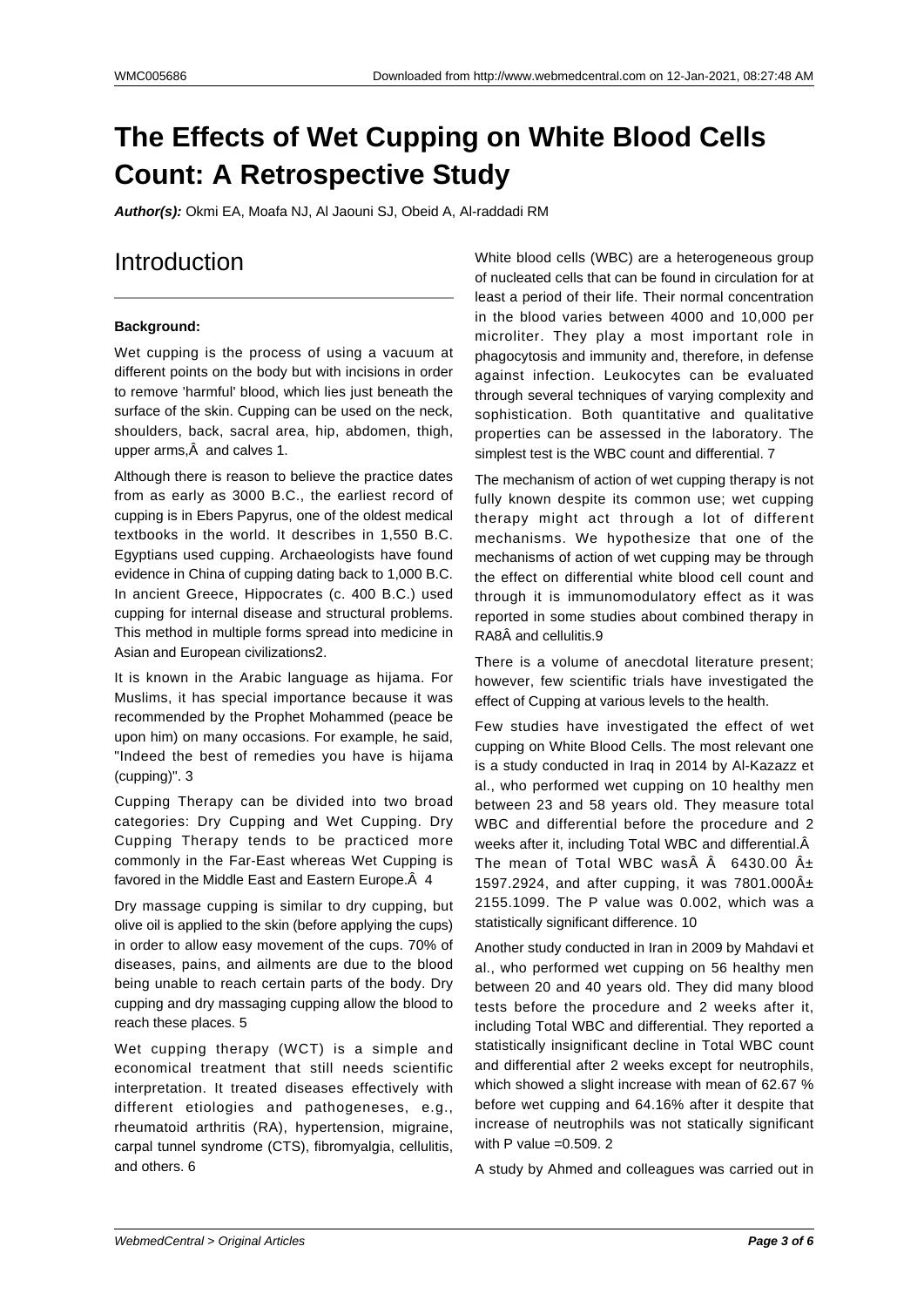order to evaluate the efficiency of blood-letting cupping therapy in the management of rheumatoid arthritis. Conventional therapy induced significant depression in white blood cell (WBC %) ( $p < 0.001$ ) whereas combined therapy-induced marked (p < 0.001) elevation since the first month (8.44 +/- 1.58) compared to baseline (6.94 +/- 1.58). 8

All of these previous studies showed a statically significant elevation of total WBC and differential except the study conducted by Mahdavi et al., but we cannot generalize those results because it was a small sample size and they included only healthy men participants in the studies conducted by Mahdavi et al.,. Â and Al-Kazazz et al. Also, in the study carried out by Ahmed et al., the participant was only the patient diagnosed with RA. In the present study we included patients with wide verity of different complaints. To assess the effect of wet cupping on White Blood Cells count and differential in the patients who referred to al hijama clinic by comparing WBC count and differential before (at baseline) and after one month of the procedure.

# Materials and Methods

#### **Place of Study**

The study was performed at King Abdulaziz University Hospital in Jeddah in the Prophetic Medicine Clinic. The clinic is supervised by the Y.A. Jameel, Scientific Chair of Prophetic Medical Applications. This clinic mainly provides wet-cupping therapy for patients referred from other clinics in the hospital who ask for hijama for different reasons.

#### **Study design**

The design of this study is a retrospective study to investigate the effect of wet cupping on White Blood Cells Count.

#### **Data collection**

The data were taken from the records of the patients who attended that clinic from January 2015 to June 2015. We included all the patients who attended the clinic during that period and excluded those who did not have a complete blood count (CBC) before receiving hijama. We also excluded those who had no CBC done after one month of hijama. After excluding those patients, the sample size was 51 participants.

Usually, there is at least a month gap before the next hijama session at the clinic.

The investigations used for comparison are Total

White Blood Cells, Basophils, Lymphocytes, Eosinophil, Neutrophils, and Monocytes. Those investigations' readings were taken at different time points: before hijama and within one month after hijama.

#### **Statistical analysis**

Statistical analysis was done using SPSS program version 23.0. Baseline categorical variables are presented in frequencies and ratios, while continuous baseline variables are presented in means and standard deviations. Paired t-test analyses were used to compare the mean of Total White Blood Cells count and differential; Basophils, Lymphocytes, Eosinophil, Neutrophils, and Monocytes. P-value will be considered signi?cant if p< 0.05 at a con?dence interval of 95%.

#### **Ethical considerations**

This study was approved by the Institutional Review Board (IRB) of King Abdulaziz University Hospital All participants who received wet cupping at the Prophetic Medicine Clinic signed a consent form indicating that their data would be used in multiple studies funded by the scientific chair. The confidentiality of data was ensured throughout the study.

## Results

As shown in Table (1), the patients who were chosen for this study had a wide age range, from 21 to 80 years. Most of the participants were female. The mean values of the participants' Total WBC count and differential; Basophils, Lymphocytes, Eosinophil, Neutrophils, and Monocytes were all within the normal ranges (Table 3). Reference ranges for differential white blood cell count in normal adults is as follows: Neutrophils - 2.0–7.0—10 <sup>9</sup>/l (40–80%), Lymphocytes - 1.0–3.0Ä—10 <sup>9</sup>/l (20–40%), Monocytes - 0.2–1.0×10 <sup>9</sup>/l (2–10%) , Eosinophils - 0.02–0.5—10 <sup>9</sup>/l (1–6%) ,Basophils - 0.02–0.1×10*°/\*l (< 1–2%) .11

The majority of the patients who were referred to the Prophetic Medicine Clinic had pain as their main complaint. Table 2 gives a description of the complaints that the patients had, with the frequency of each complaint.

The comparisons were drawn from the participants' results to show the difference between their blood results before and after one month of hijama. The comparison was displayed in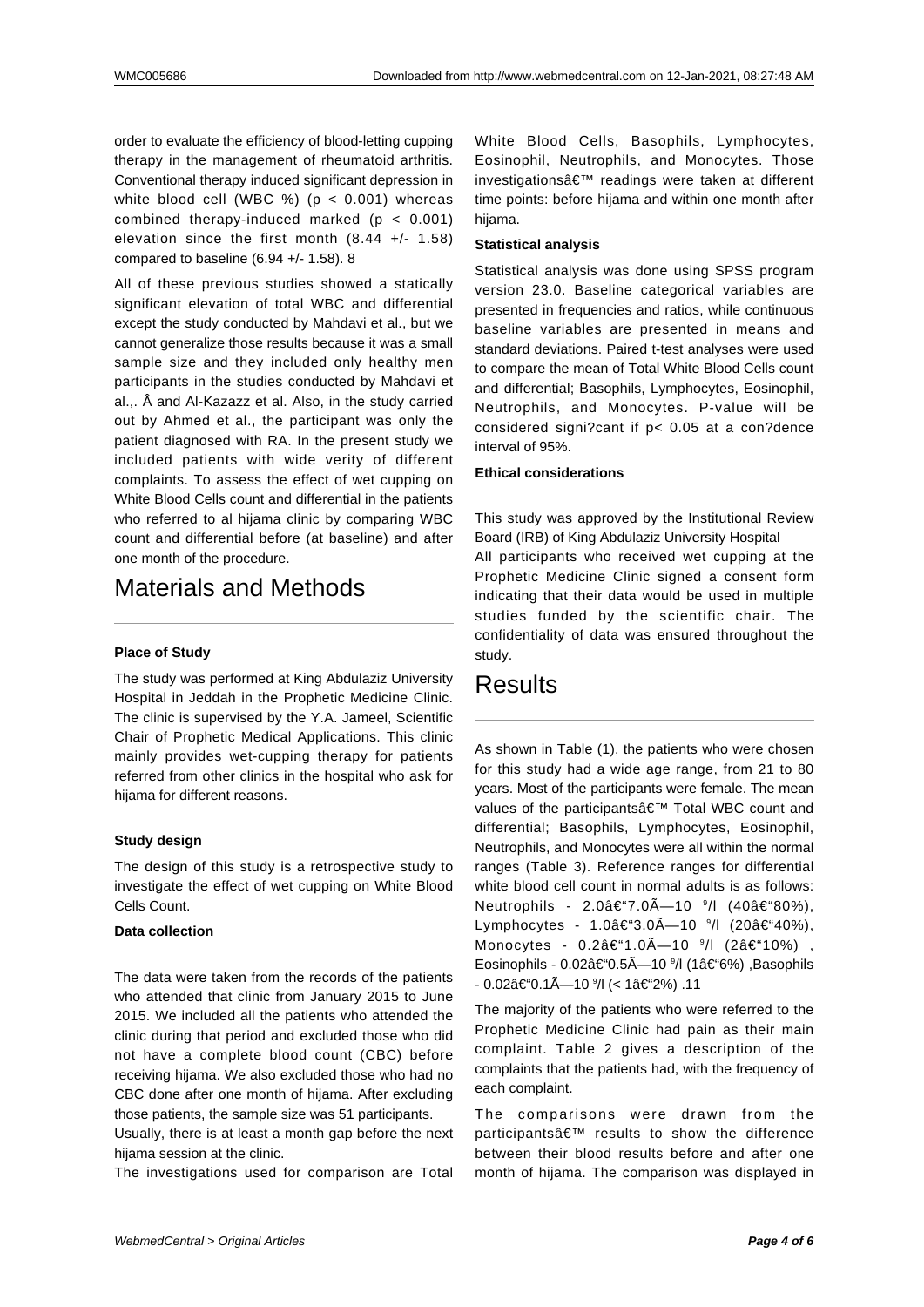mean difference with P values and confidence **intervals** 

As shown in table 3. The results showed a statistically significant elevation in total WBC with 95%CI -0.54 (-0.94 to -0.14) and P value of 0.009

For neutrophil, there was a statistically significant increase with 95%CI of -0.48(-0.80 to- 0.17)and with P value of 0.003.

Lymphocyte showed a minimal decline in the count, but this decline was not statistically significant. Other white blood cells differential as eosinophils, basophils, and monocyte showed no statistically significant increase. Table 3 shows these results in depth.

## Tables

| I |  |
|---|--|
|   |  |
|   |  |

| Â<br>Variable         | Â<br>Frequency | Mean<br>$(\hat{A} \pm SD)$<br>Â |  |
|-----------------------|----------------|---------------------------------|--|
| Â                     | 51             | 48.22 (ű 12.979)                |  |
| age, years            | Â              | Â                               |  |
| <b>Variables</b>      | Frequency      | percentage                      |  |
| Gender                | Â              |                                 |  |
| Â                     | Â              | Â                               |  |
| Male                  | 21             | 41.2                            |  |
| Â                     |                |                                 |  |
| Â                     |                |                                 |  |
| Female                | 30             | 58.8                            |  |
| <b>Nationality</b>    | Â              |                                 |  |
| Saudi                 | 33             | 64.7                            |  |
| Non-Saudi             | 18             | 35.3                            |  |
| <b>Marital Status</b> | Â              |                                 |  |
| Married               | 51.0<br>25     |                                 |  |
| single                | 26             | 49.0                            |  |

Â

 $\overline{1}$ 

Table 1: Baseline characteristics of participants

| А                                    |                          |                               |                          |   |
|--------------------------------------|--------------------------|-------------------------------|--------------------------|---|
| Å Å The complaint of the participant |                          | Frequency of the<br>complaint | Percent of the complaint | А |
| А                                    | Back pain                | 10                            | 19.6                     | А |
| А                                    | Headache and migraine    |                               | 13.7                     | А |
| А                                    | Hypertension             | ς                             | 9.8                      | А |
| Ā                                    | <b>Diabetes Mellitus</b> | ค                             | 11.8                     |   |
|                                      | Rheumatoid arthritis     | R                             | 15.7                     |   |
| А                                    | Other complaints         | 15                            | 29.4                     | А |
| Â                                    | Total                    | 51                            | 100.0                    | А |
|                                      |                          |                               |                          |   |

Â

**Table 2: The complaint of the participant**

| А                  | <b>Results at Baseline (before</b><br>hijama)<br>$n = 51$ |                             | А<br>Results After one month of<br>hijama<br>$n = 51$ |                        | Ā                                  |               |
|--------------------|-----------------------------------------------------------|-----------------------------|-------------------------------------------------------|------------------------|------------------------------------|---------------|
|                    | Mean<br>$(A \pm SD)$                                      | Ă<br>Å<br>Std Frror<br>Mean | Mean<br>$(\hat{A} \pm SD)$<br>Α                       | А<br>Std Frron<br>Mean | Mean difference<br>Å (95% CI)<br>А | А<br>p values |
| <b>Total WRC</b>   | 6.49<br>$(A + 1.77)$                                      | 0.25                        | 7.03<br>Š(ű2.30)                                      | 0.32                   | $-0.54$ $(-0.94$ to $-0.14)$       | 0.009         |
| <b>Neutrophils</b> | 3.40<br>(A± 1.44)                                         | 0.20                        | 3.89<br>$(A+2.07)$                                    | 0.29                   | $-0.48(-0.80$ to $-0.17$ )         | 0.003         |
| Lymphocytes        | 2.33<br>(A± 0.68)                                         | 0.09                        | 2.31<br>(A±0.64)                                      | 0.10                   | 0.02 (-0.18 to 0.18)               | 0.837         |
| Eosinophils        | 0.21<br>$(A \pm 0.16)$                                    | 0.02                        | 0.26<br>(A±0.35)                                      | 0.04                   | $-0.05(-0.16$ to $0.21$ )          | 0.245         |
| <b>Basophils</b>   | 0.038<br>(A <sub>±</sub> 0.027)                           | 0.003                       | 0.041<br>(A <sub>10.02854</sub> )                     | 0.004                  | $-0.004(-0.01$ to $0.003$ )        | 0.286         |
| <b>Monocytes</b>   | 0.51<br>(A±0.22)                                          | 0.03                        | 0.54<br>(A±0.22)                                      | 0.03                   | $-0.026(-0.10$ to $0.05$ )         | 0.498         |

Table 3: Comparison between total WBC and differential count

# **Discussion**

The diversity of the patients included in the study gives it more strength and easier generalizability because it contains a wide spectrum of age and a wide variety of different complaints. On the other hand, it would be better if we had a larger number of patients and other comparison groups after 3 months and 6 months to have an accurate measure.

If we compared the results of this study with the previously mentioned studies, we can say that the results of total WBC and differential are consistent with the study conducted by Al-kazazz et al. and Ahmed et al, which showed significant elevation in Total WBC count and Neutrophils count in comparison with the baseline results. This result are different from the study conducted by Mahdavi et al., which reported decline of Total WBC count of no statistical significance after 2 weeks of wet cupping. That results could be due to the participant included in Mahdavi's study was only healthy men and the duration was only 2 weeks after WCT.

This significant elevation of total WBC and neutrophil count can support the role of WCT in the treatment of some cellulitis cases and RA as reported. However, this significant elevation of neutrophil count is within normal range, which means that the skin infection is not a side effect of hijama if infection Control guidelines were applied. 12

It was reported that WCT increases immunity in the study conducted by Al-Kazazz et al. Also, WCT has an immunomodulatory effect, as shown in Ahmed et al., when combined with conventional therapy in RA patients. So, this present study with a wide variety of patient complaints had similar results as those studies and support that WCT has an immunomodulatory effect and increases immunity. However, further studies with more immunological investigations should be carried out to determine the mechanism of WCT in the immunity system.

## Conclusion

Wet cupping causes a significant elevation of total WBC and neutrophil count. However, this elevation was within the normal level and could explain the role of WCT in infection as cellulitis. Further studies with a large sample size, control healthy group, and more immunological investigations should be carried out to determine the mechanism of WCT in the immunity system.